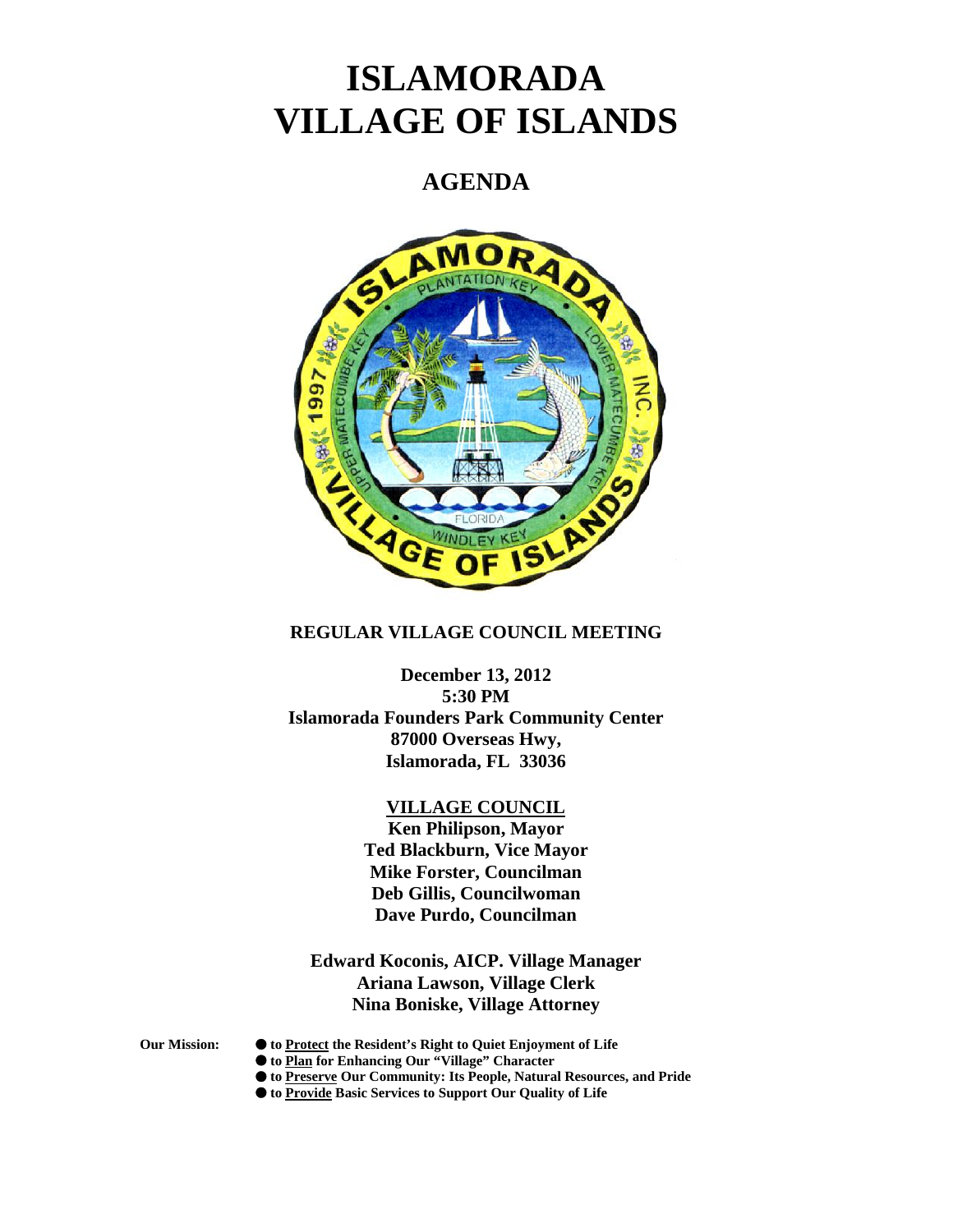

#### **ISLAMORADA, VILLAGE OF ISLANDS REGULAR VILLAGE COUNCIL MEETING**

**Founders Park Community Center 87000 Overseas Hwy Islamorada, FL 33036 December 13, 2012 5:30 PM**

# **I. CALL TO ORDER\ROLL CALL**

# **II. PLEDGE OF ALLEGIANCE**

#### **III. PRESENTATIONS AND ANNOUNCEMENTS**

- **A.** Acknowledgement of Five Years of Service by Islamorada Employees
- **B.** Acknowledgement of Service on Citizens' Advisory Committees

#### **IV. PUBLIC COMMENT**

**V. AGENDA: Request for Deletion / Emergency Additions**

# **VI. CITIZENS' ADVISORY COMMITTEE UPDATES**

#### **VII. VILLAGE MANAGER REPORTS AND UPDATES**

- **A.** Status Update on Noise Ordinance Amendments
- **B.** Status Update Regarding U.S. 1 Transportation Concurrency

#### **VIII. WASTEWATER MATTERS**

- **A.** Monthly Project Report for Period 10/29/12 through 12/02/12 **TAB 1**
- **B.** Resolution Approving the First Amendment to the Design, Build and **TAB 2** Operate Agreement between Islamorada, Village of Islands, and Reynolds Water Islamorada, LLC (Adopting Owner Direct Purchase Program)

**A RESOLUTION OF THE VILLAGE COUNCIL OF ISLAMORADA, VILLAGE OF ISLANDS, FLORIDA APPROVING THE FIRST AMENDMENT TO DESIGN, BUILD AND OPERATE (DBO) AGREEMENT BETWEEN ISLAMORADA, VILLAGE OF**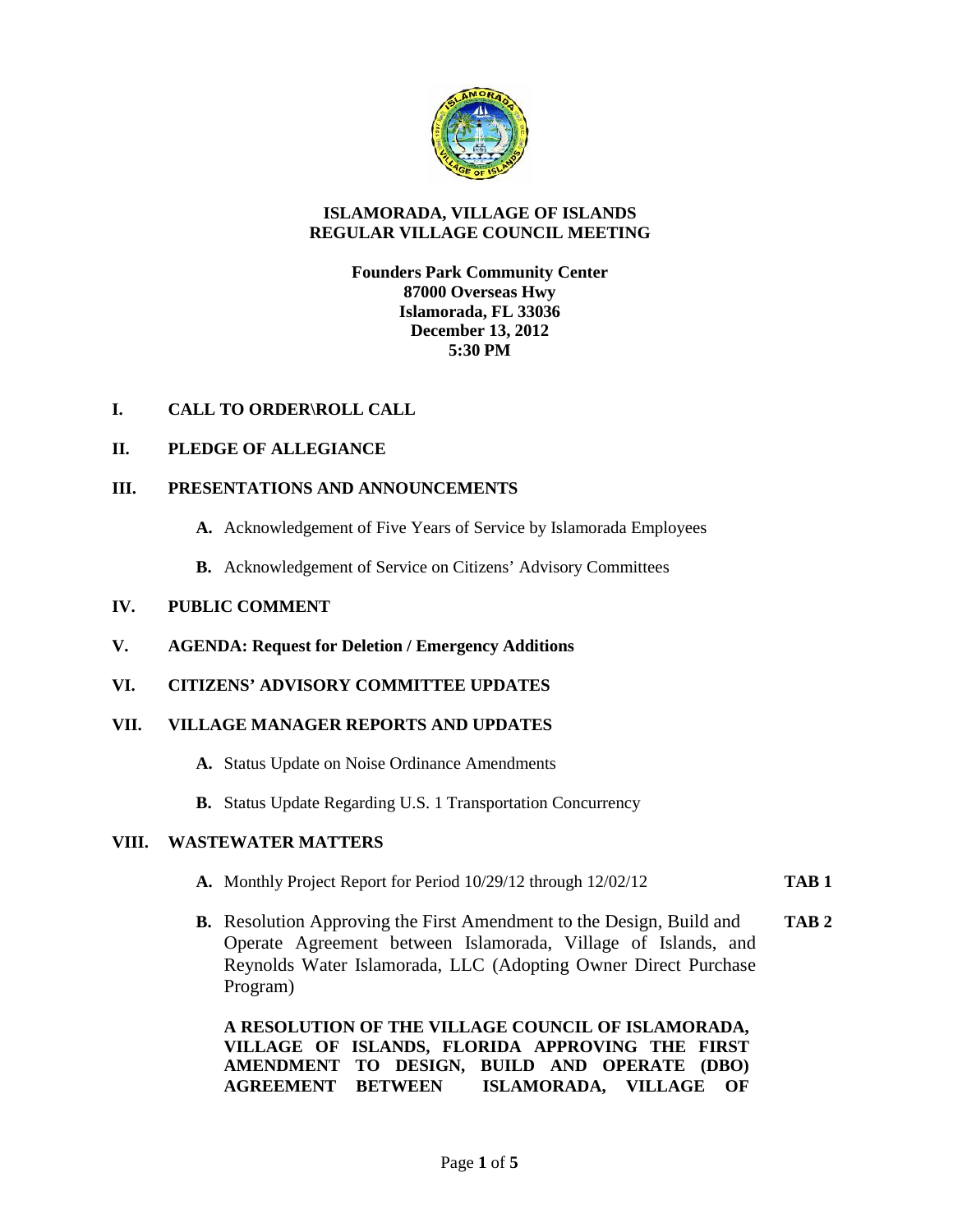**ISLANDS, AND REYNOLDS WATER ISLAMORADA, LLC TO DESIGN, BUILD AND OPERATE THE VILLAGE'S WASTEWATER SYSTEM; AUTHORIZING VILLAGE OFFICIALS TO IMPLEMENT THE TERMS AND CONDITIONS OF THE FIRST AMENDMENT; AUTHORIZING THE VILLAGE MANAGER TO EXPEND BUDGETED FUNDS; AUTHORIZING THE VILLAGE MAYOR TO EXECUTE THE FIRST AMENDMENT; AND PROVIDING FOR AN EFFECTIVE DATE**

**C.** Resolution Approving the Second Amendment to the Design, Build and **TAB 3** Operate Agreement between Islamorada, Village of Islands, and Reynolds Water Islamorada, LLC (Adopting Property Owner Service Connection Relocation Procedure)

**A RESOLUTION OF THE VILLAGE COUNCIL OF ISLAMORADA, VILLAGE OF ISLANDS, FLORIDA APPROVING THE SECOND AMENDMENT TO DESIGN, BUILD AND OPERATE (DBO) AGREEMENT BETWEEN ISLAMORADA, VILLAGE OF ISLANDS, AND REYNOLDS WATER ISLAMORADA, LLC TO DESIGN, BUILD AND OPERATE THE VILLAGE'S WASTEWATER SYSTEM; AUTHORIZING VILLAGE OFFICIALS TO IMPLEMENT THE TERMS AND CONDITIONS OF THE SECOND AMENDMENT; AUTHORIZING THE VILLAGE MANAGER TO EXPEND BUDGETED FUNDS; AUTHORIZING THE VILLAGE MAYOR TO EXECUTE THE SECOND AMENDMENT; AND PROVIDING FOR AN EFFECTIVE DATE**

**D.** Resolution Approving the Form of Easement Agreement for Wastewater **TAB 4** Collection and Transmission Facilities between Property Owners and Islamorada, Village of Islands, and Authorizing the Village Manager to Accept the Easement Interests and Execute the Respective Easement Agreements

**A RESOLUTION OF THE VILLAGE COUNCIL OF ISLAMORADA, VILLAGE OF ISLANDS, FLORIDA APPROVING THE FORM OF EASEMENT AGREEMENT FOR WASTEWATER COLLECTION AND TRANSMISSION FACILITIES BETWEEN PROPERTY OWNERS AND ISLAMORADA, VILLAGE OF ISLANDS; AUTHORIZING THE VILLAGE MANAGER TO ACCEPT THE EASEMENT INTERESTS, EXECUTE THE RESPECTIVE EASEMENT AGREEMENTS AND ANY ADDITIONAL NECESSARY AGREEMENTS; AUTHORIZING VILLAGE OFFICIALS TO IMPLEMENT THE TERMS AND CONDITIONS OF THE EASEMENT AGREEMENTS; AUTHORIZING THE VILLAGE MANAGER TO EXPEND BUDGETED FUNDS; AND PROVIDING FOR AN EFFECTIVE DATE**

#### **IX. CONSENT AGENDA**

(All items on the Consent Agenda are considered routine by the Village Council and will be approved by one motion. There will be no separate discussion of these items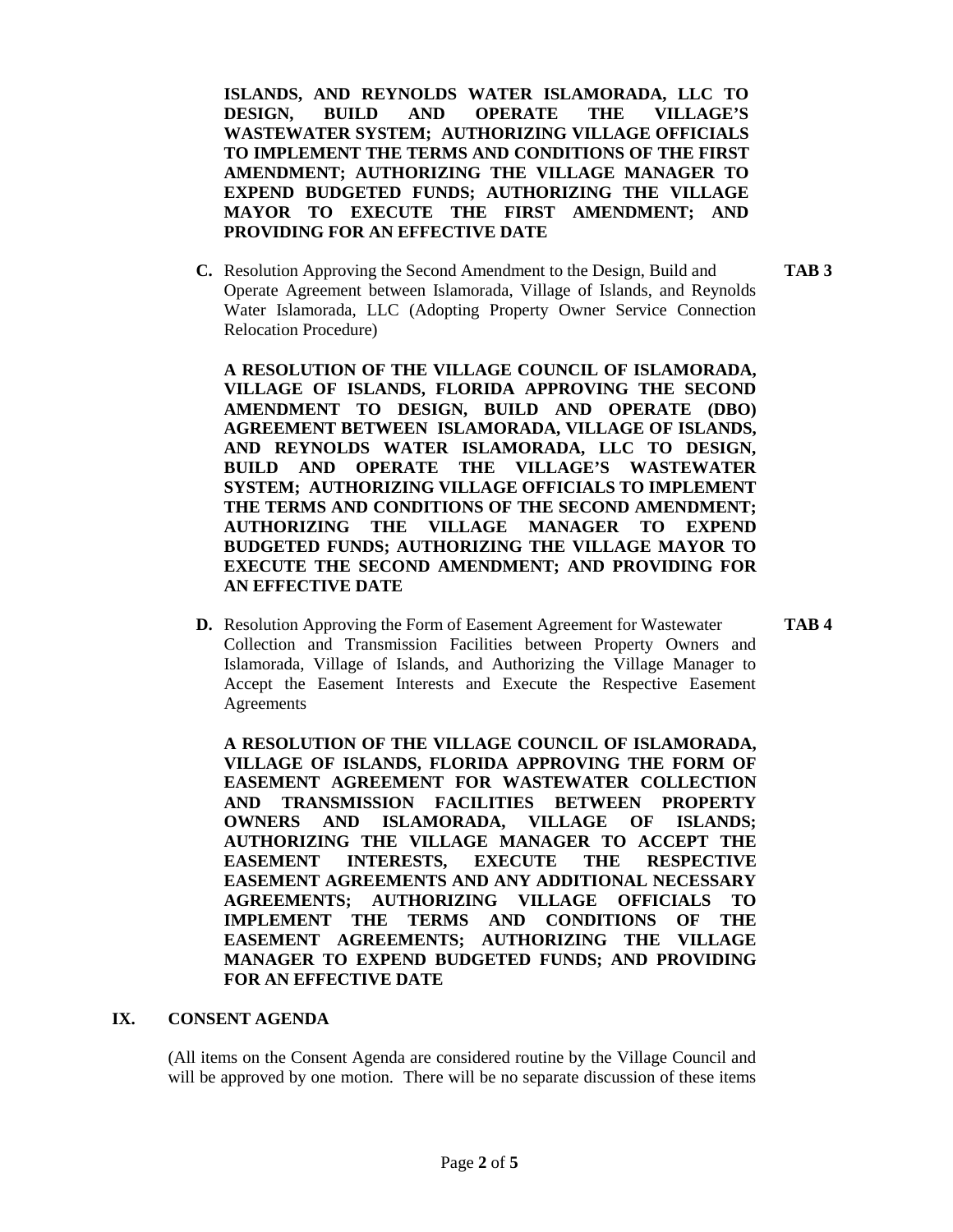unless a Councilmember so requests, in which event, the item will be moved to the Main Agenda.)

**A.** Minutes: **TAB 5** November 29, 2012 Regular Village Council Meeting

#### **X. ORDINANCES**

**XI. QUASI-JUDICIAL**

#### **XII. RESOLUTIONS**

**A.** Resolution to Approve the First Amendment to the Professional Services **TAB 6** Agreement between Islamorada, Village of Islands and Raftelis Financial **Consultants** 

**A RESOLUTION OF THE VILLAGE COUNCIL OF ISLAMORADA, VILLAGE OF ISLANDS, FLORIDA APPROVING A FIRST AMENDMENT TO THE PROFESSIONAL SERVICES AGREEMENT BETWEEN RAFTELIS FINANCIAL CONSULTANTS, INC., AND ISLAMORADA, VILLAGE OF ISLANDS TO PROVIDE RATE AND FINANCIAL OPERATIONS CONSULTING SERVICES FOR THE VILLAGE'S WASTEWATER UTILITY; AUTHORIZING VILLAGE OFFICIALS TO IMPLEMENT THE TERMS AND CONDITIONS OF THE AGREEMENT; AUTHORIZING THE VILLAGE MANAGER TO EXPEND BUDGETED FUNDS; AUTHORIZING THE VILLAGE MANAGER TO EXECUTE THE FIRST AMENDMENT OF THE AGREEMENT; AUTHORIZING WAIVER OF COMPETITIVE BIDDING; AND PROVIDING FOR AN EFFECTIVE DATE**

**B.** Request for Direction from the Village Council Relating to Additional **TAB 7** Wastewater Rate Analysis Consulting Services

**A RESOLUTION OF THE VILLAGE COUNCIL OF ISLAMORADA, VILLAGE OF ISLANDS, FLORIDA APPROVING A SECOND AMENDMENT TO THE PROFESSIONAL SERVICES AGREEMENT BETWEEN RAFTELIS FINANCIAL CONSULTANTS, INC., AND ISLAMORADA, VILLAGE OF ISLANDS TO PROVIDE RATE AND FINANCIAL OPERATIONS CONSULTING SERVICES FOR THE VILLAGE'S WASTEWATER UTILITY; AUTHORIZING VILLAGE OFFICIALS TO IMPLEMENT THE TERMS AND CONDITIONS OF THE AGREEMENT; AUTHORIZING THE VILLAGE MANAGER TO EXPEND BUDGETED FUNDS; AUTHORIZING THE VILLAGE MANAGER TO EXECUTE THE SECOND AMENDMENT OF THE AGREEMENT; AUTHORIZING WAIVER OF COMPETITIVE BIDDING; AND PROVIDING FOR AN EFFECTIVE DATE**

**C.** Resolution – Approval of the Residential Building Permit Allocation System **TAB 8** Ranking and Awards Quarter 4 of 2012

#### **A RESOLUTION OF THE VILLAGE COUNCIL OF ISLAMORADA, VILLAGE OF ISLANDS, FLORIDA, APPROVING THE**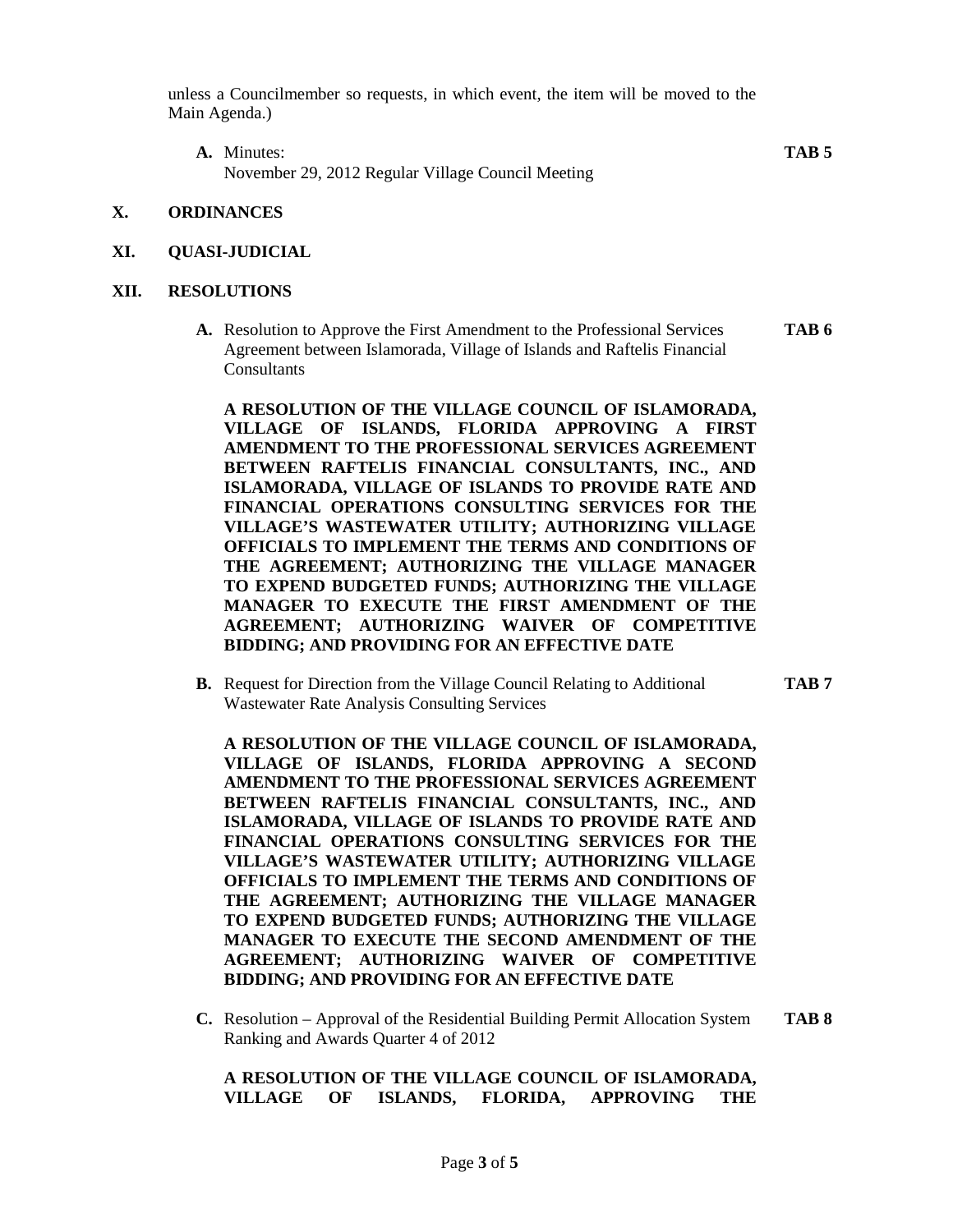**RESIDENTIAL BUILDING PERMIT ALLOCATION RANKINGS AND AWARDING RESIDENTIAL BUILDING PERMIT ALLOCATIONS FOR QUARTER 4 OF 2012 OF THE BUILDING PERMIT ALLOCATION SYSTEM; AND PROVIDING FOR AN EFFECTIVE DATE**

**D.** Approval of a Resolution Approving Legal Services Contract with Campbell **TAB 9** & Malafy, Weitz & Luxenberg, P.C.; Levin, Papantonio, Thomas, Mitchell, Rafferty & Proctor, P.A.; Hinkle & Foran, P.A.; Baron and Budd, P.C.; Morgan and Morgan, P.A.; and Beggs & Lane (Collectively "Special Counsel") to Service as Special Counsel for BP Claims for the Deepwater Horizon Oil Spill

**APPROVAL OF A RESOLUTION APPROVING A LEGAL SERVICES CONTRACT WITH CAMPBELL & MALAFY, WEITZ & LUXENBERG, P.C.; LEVIN, PAPANTONIO, THOMAS, MITCHELL, RAFFERTY & PROCTOR, P.A.; HINKLE & FORAN, P.A.; BARON AND BUDD, P.C.; MORGAN AND MORGAN, P.A.; AND BEGGS & LANE (COLLECTIVELY "SPECIAL COUNSEL") TO SERVE AS SPECIAL COUNSEL FOR BP CLAIMS FOR THE DEEPWATER HORIZON OIL SPILL**

**E.** Proposed Resolution Establishing an Ad Hoc Solid Waste Services Citizens' **TAB 10** Advisory Committee

**A RESOLUTION OF THE VILLAGE COUNCIL OF ISLAMORADA, VILLAGE OF ISLANDS, FLORIDA, ESTABLISHING THE AD HOC SOLID WASTE SERVICES CITIZENS' ADVISORY COMMITTEE; PROVIDING FOR THE TERM AND COMPOSITION; PROVIDING FOR MEETINGS AND DISQUALIFICATION OF MEMBERS; PROVIDING FOR STAFF PARTICIPATION; PROVIDING FOR GOALS AND OBJECTIVES; PROVIDING FOR DUTIES AND RESPONSIBILITIES; PROVIDING FOR DISSOLUTION; AND PROVIDING FOR AN EFFECTIVE DATE**

#### **XIII. MOTIONS**

**A.** Approval of Regular Village Council Meetings for Calendar Year 2013 **TAB 11**

#### **XIV. UNFINISHED BUSINESS**

**A.** Set Dates for Workshops to Address Planning/Building Departments and Village Attorney

#### **XV. MAYOR / COUNCIL COMMUNICATIONS**

**A.** Presentation by Water Quality Improvement Citizens' Advisory Committee Chair David Makepeace and Request for Direction Regarding Dependent Wastewater Special District (Councilman Forster)